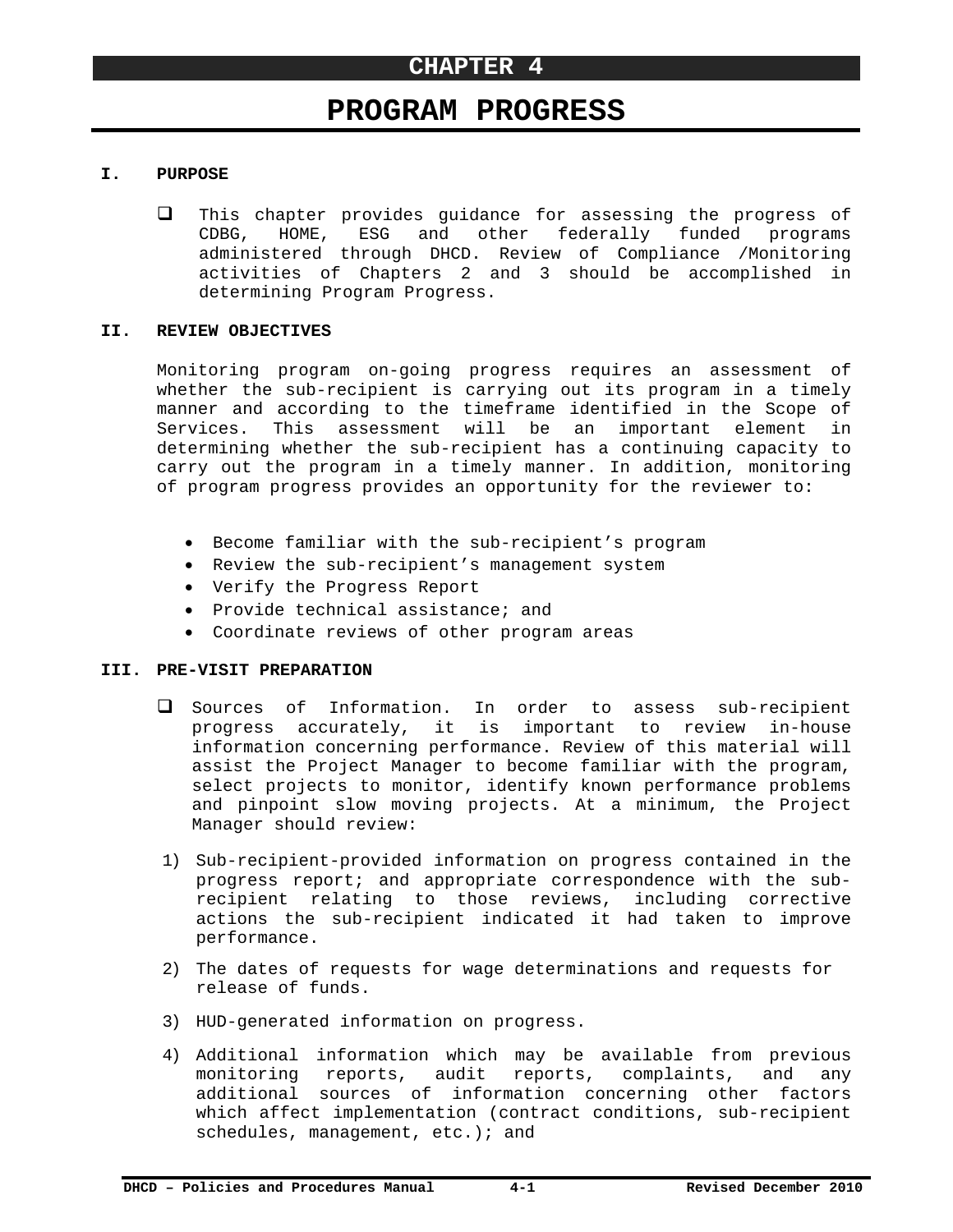- 5) The sub-recipient's description of activities and the scope of services contained in the approved application and any amendments.
- $\Box$  Selection of Activities for Review
	- 1) The Project Manager should select a representative sample of activities which appear from the Progress Report to be slowmoving or delayed as determined by the following factors:
		- (a) Approved two or more years prior to the current grant year and not completed
		- (b) Initially approved in the prior grant year and not yet free from environmental condition

### **IV. MONITORING VISIT**

- Performance measurements, program progress, reporting and monitoring cross reference intertwine with each other.
- It may be useful to complete the selection of activities to be monitored for progress at the beginning of the monitoring visit. One approach to monitoring progress is to use the progress report as the basis for discussion with the sub-recipient to determine the current status of each activity that appears behind schedule, to determine whether any additional activities should be monitored and to verify the information provided by the subrecipient in the progress report.
- $\Box$  Having selected a group of activities for on-site monitoring, the Project Manager should review records the sub-recipient maintains which indicate progress of those individual activities as well as the total program. Such records may include timetables and schedules, internal progress reports books of account covering obligations, expenditures and unobligated balances and contracts. The Project Manager should also interview staff involved in program implementation to determine the current status of the activity, any past or anticipated problems, the apparent causes for any delay, and what actions if any the sub-recipient has undertaken or proposes to undertake to improve progress.
- During the visit, the Project Manager should focus on certain key indicators of progress such as:
	- 1) Clearance of contract conditions, including environmental
	- 2) Completion of project design or plans and specifications
	- 3) Procurement of contracts and obligations of funds; and
	- 4) Expenditure and drawdown of funds
	- $\Box$  Generally to carryout a program of activities in a timely manner, a sub-recipient should have a system which monitors the progress of activities, identifies problems and undertakes corrective actions. Therefore, in conjunction with the monitoring review of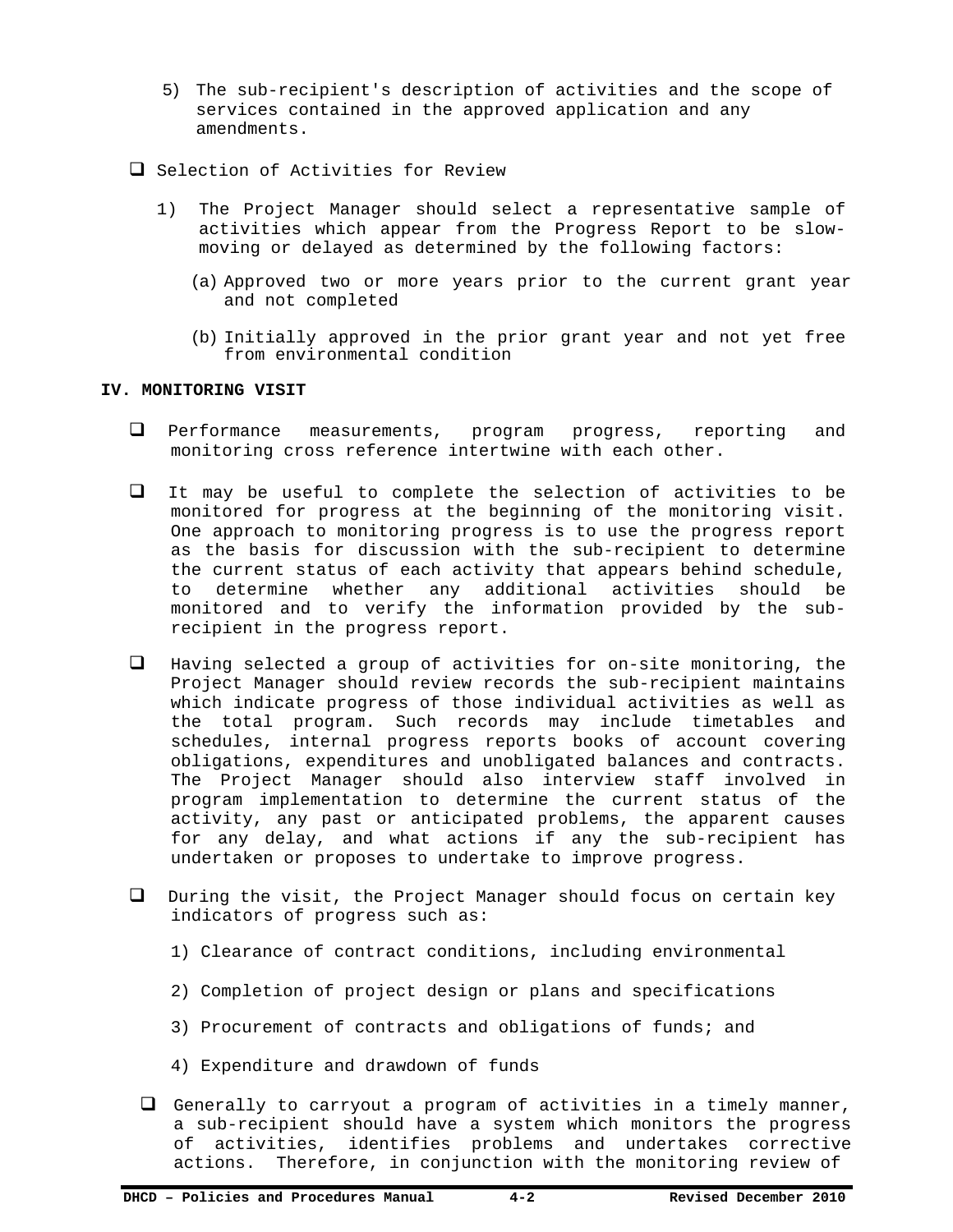progress, the reviewer should also determine whether the subrecipient has such a management system in place.

- The Project Manager should also visit several activities to determine if on-site progress is consistent with the subrecipient's records.
- The progress review may be accomplished concurrently with monitoring of other program areas as appropriate, particularly eligibility and primary objectives. If the Project Manager chooses to follow activities from the planning stage through applicable major milestones, it is possible to review concurrently such program areas as environment and compliance with other applicable requirements.

### **V. ASSESSMENT OF INDIVIDUAL ACTIVITIES**

- From the review of records, interviews with person's involved in the program, and site inspections, the Project Manager should determine whether the individual activities reviewed have been carried out in a timely manner. Where activities have experienced delays, the Project Manager should assess:
	- The reason for the delay
	- The extent to which the factors causing the delay are beyond the control of the sub-recipient or the extent to which the original schedule was unrealistic; and
	- Whether the cause is unique to the project or systematic; and
	- What corrective action if any the sub-recipient is undertaking
- Attachment A (Pages 4-5, 4-6 and 4-7) is a suggested guideform for conducting this assessment. The Project Manager should document conclusions concerning both activities which are progressing on schedule and those which lag behind. Attachment B (Pages 4-7 and 4-9) are County Reporting Requirements that are incorporated into Sub-recipient Agreements.

### **VI. ASSESSMENT OF PROGRESS FOR THE PROGRAM AS A WHOLE**

- $\Box$  The Project Manager should analyze the on-site monitoring results and pertinent in-house data to detect possible trends and existing or potential problems. The assessment should cover the following areas:
	- 1) The results of the review of individual activities
	- 2) The actions the sub-recipient is undertaking to improve performance
	- 3) Total obligations and expenditures for the program compared to the total grant amount; and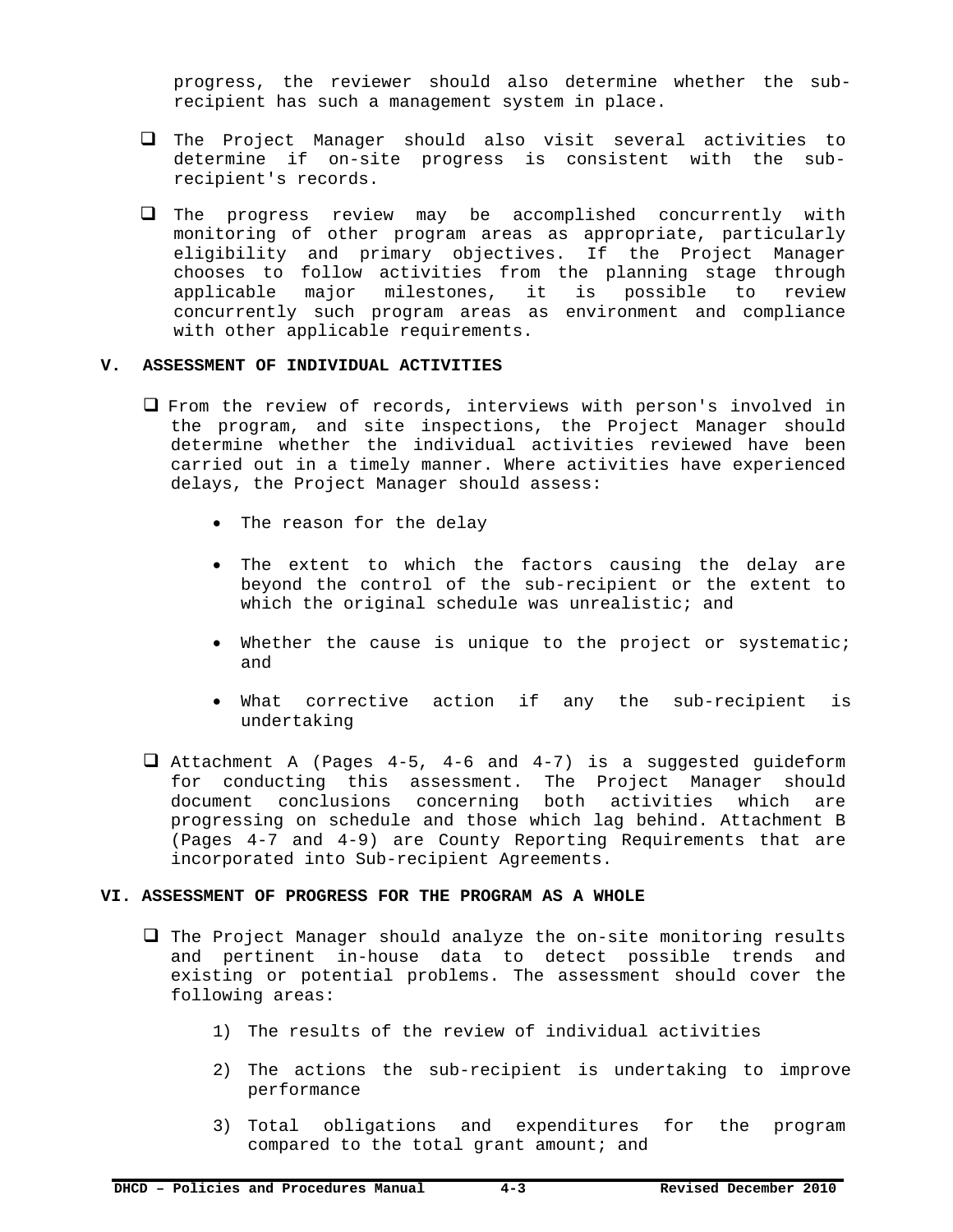4) The current performance standard for progress as presented in program regulations

#### **VII. CONCLUSIONS**

- $\Box$  The reviewer should reach conclusions about:
	- 1) The adequacy of the sub-recipient's management system
	- 2) Whether the program was carried out in accordance with the approved scope of services; and
	- 3) The accuracy of the data in the progress report

If the recommended guides for on-site monitoring of progress are not used, the Project Manager should otherwise document the conclusions and provide supporting detail.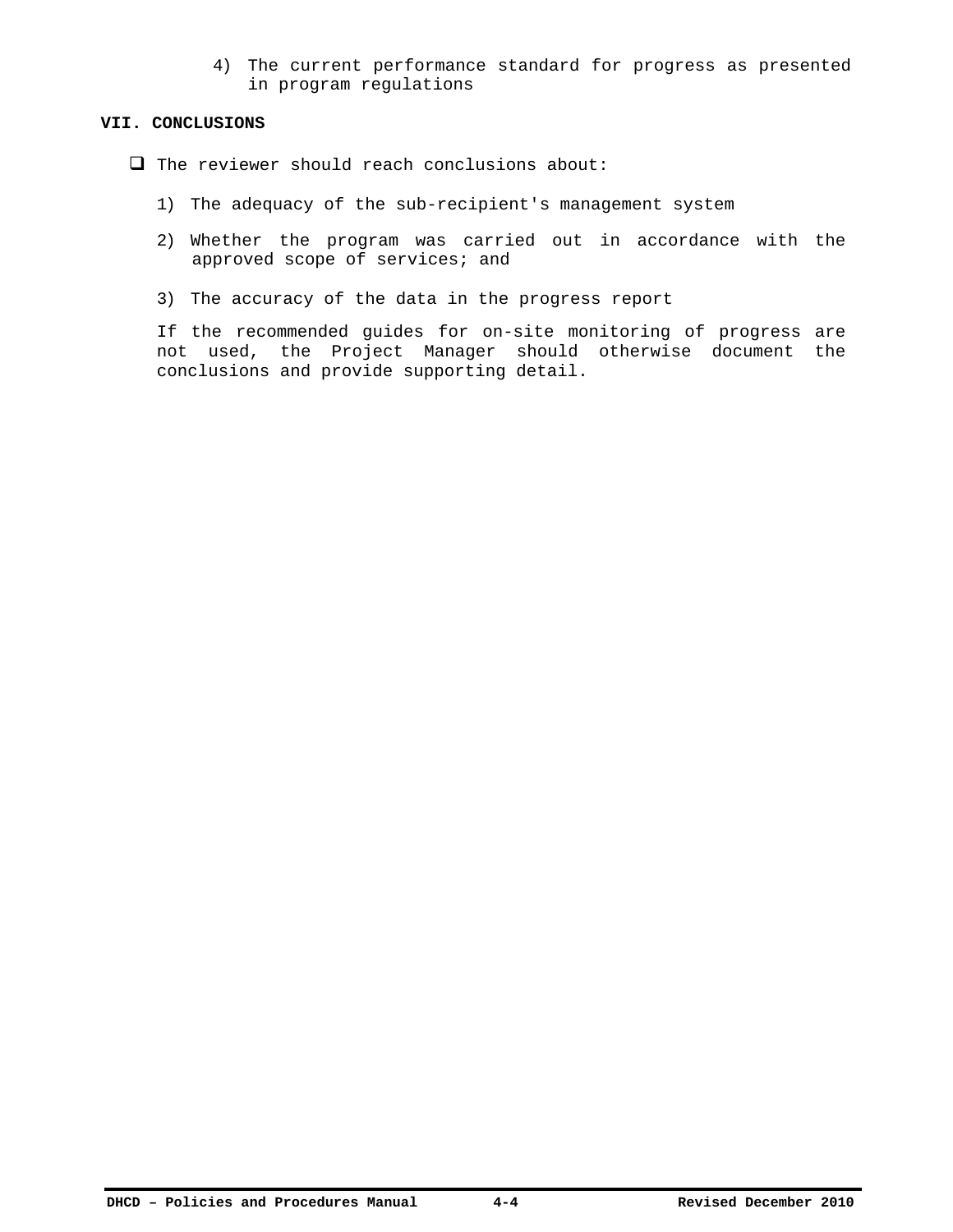### **Attachment A**

## **SUGGESTED GUIDE FOR ASSESSING PROGRESS IN COMPLETING INDIVIDUAL ACTIVITIES**

| Sub-recipient                                     | Project Manager |
|---------------------------------------------------|-----------------|
| Index Code                                        | Date            |
| Activity Name, Funding year(s), Funding Source(s) |                 |

Questions preceded by an asterisk  $(^4)$  are not related to statutory or regulatory requirements, but are only included to assist the reviewer in understanding the sub-recipient's program more fully and/or to identify issues that if not properly addressed could result in deficient performance. Therefore, negative conclusions to asterisked questions may result in a "concern" being raised but not a "finding".

\*1. How does the sub-recipient manage and control timely implementation of this activity, e.g., schedules, project manager, etc? Is this method effective?

\*2. When did the activity start? How long has it taken to get to the current stage?

\*3. To what stage has the activity progressed, e.g., design of plans and specifications, etc.?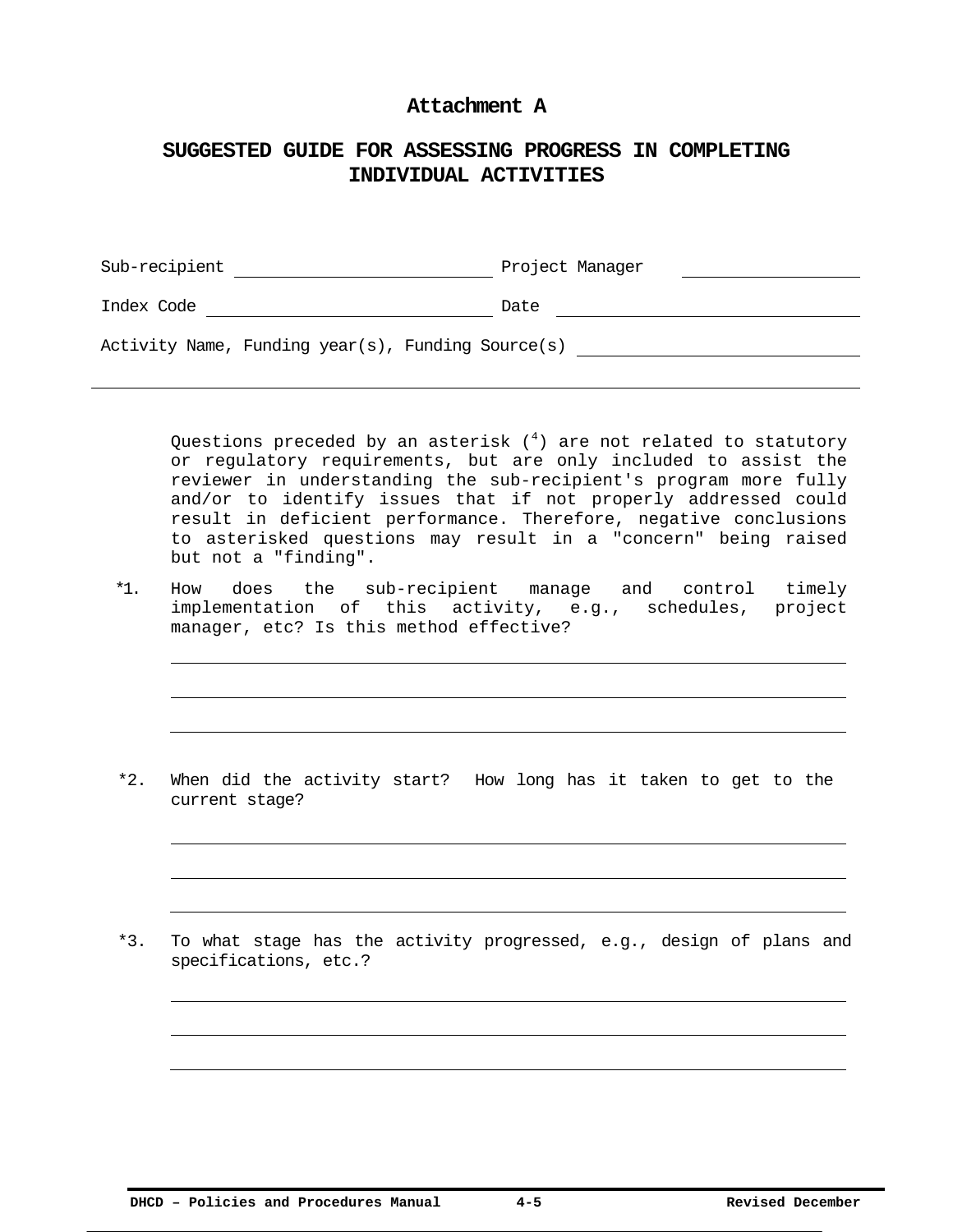- \*4. What preparations have been made for the next phase?
- \*5. Is the activity on schedule? If not, how far behind schedule is it? What is the new completion date?
- \*6. If this activity is not on schedule, at what phase, e.g. bidding, did the delay occur? What was the cause and has any attempt been made to remedy this problem?

- \*7. For physical development activities, if the activity is under construction, what percentage has been completed?
- \*8. For social service activities, is the activity operating at the planned level (number of employees, number of people served)?

\*9. What is the total budget for this activity?

| Multi-year |  |
|------------|--|
| Current    |  |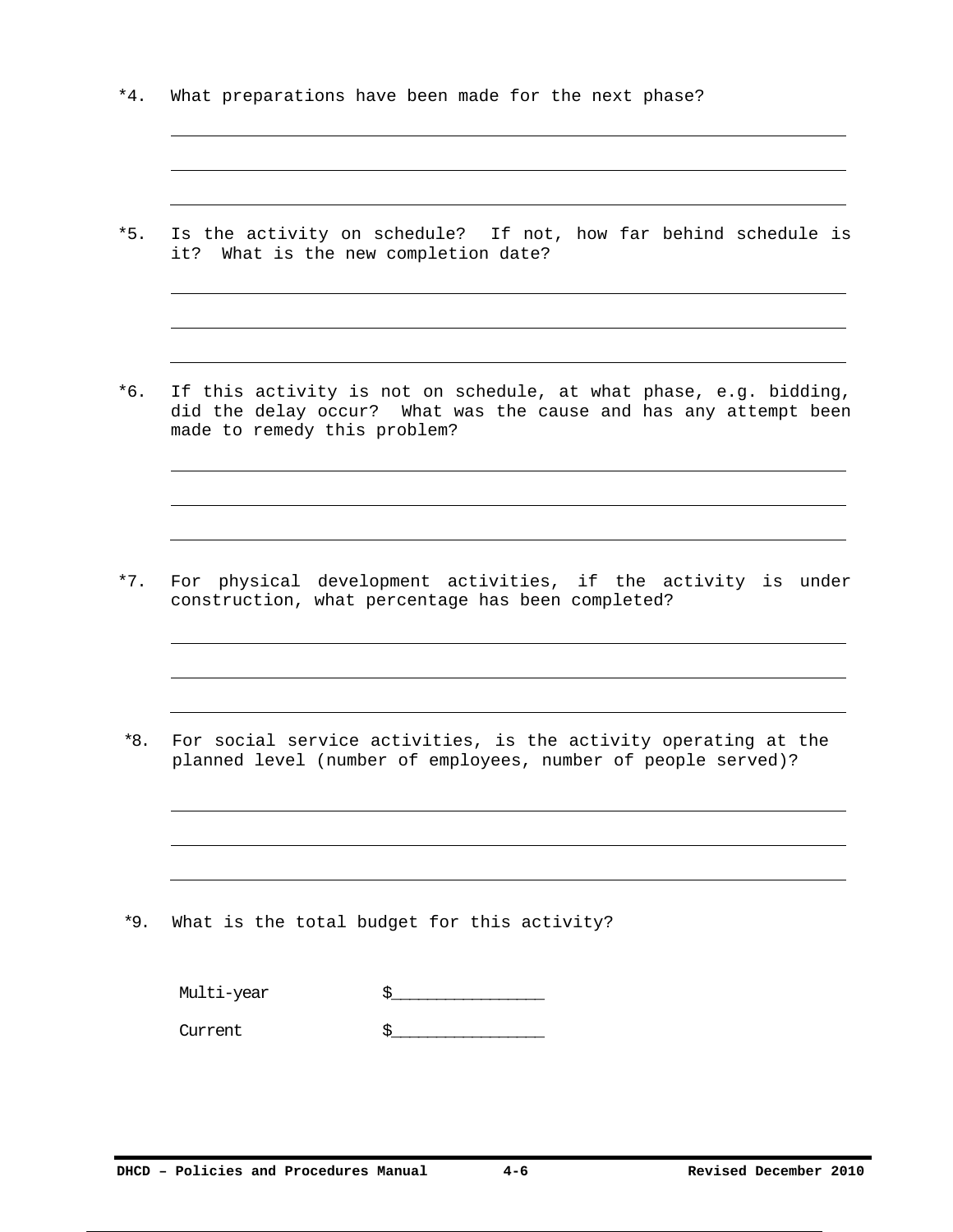- \*10. What is the total funding obligated \$\_\_\_\_\_\_\_\_\_\_\_\_\_\_\_\_\_\_\_\_; and expended \$\_\_\_\_\_\_\_\_\_\_\_\_\_\_\_
- \*11. From a site inspection, is the amount of work completed consistent with the amount of funds expended? If no, explain.
- \*12 Was the information available from the progress report consistent with the data reviewed on site? Yes\_\_\_\_\_\_ No\_\_\_\_\_\_
- \*13. What current impediments or obstacles to prompt completion have you identified and what recommendations to improve progress do you suggest?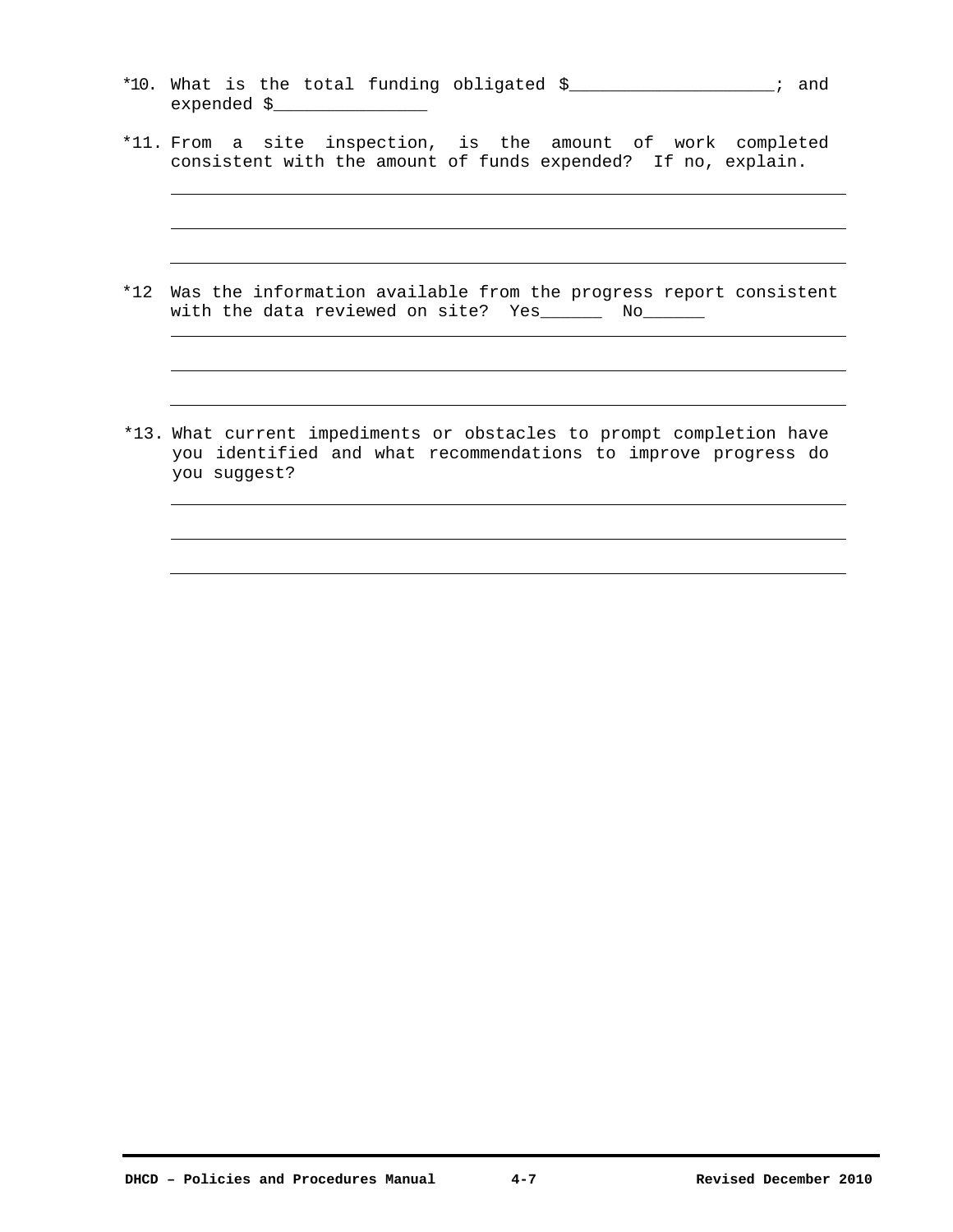### **MIAMI-DADE SUB-RECIPIENT PROGRESS REPORTS**

a. The Sub-recipient shall submit a status report using the form attached in the agency's contract with Miami-Dade County as Attachment C, "Progress Report," as it may be revised by DHCD, which shall describe the progress made by the Sub-recipient in achieving each of the objectives and action steps identified in Attachment A, "Scope of Services."

The Sub-recipient shall ensure that DHCD receives each report in triplicate (or as indicated) no later than April 10, July 10, October 10 and January 10 of each calendar year.

The Sub-recipient shall submit to DHCD a cumulative account of its activities under this agreement by completing the following portions of the Progress Report Form:

### **Section I - Status of Contracted Activities**

The Sub-recipient must report specific information regarding the status of the contracted activities, including accomplishments and/or delays encountered during the implementation of the project and an unduplicated count of clients served during the reporting period (if applicable) for each federally defined ethnic category. Sub-recipients engaged in construction and/or housing rehabilitation projects shall report on the progress of their activities including the number of housing units completed and occupied by low-moderate and low income residents. The Sub-recipient shall also report demographic information on each head of household. Each goal and corresponding objective(s), as indicated in the approved Scope of Services, must be addressed as part of this report.

### **Section II - Fiscal Information**

The Sub-recipient must report expenditure information based on approved budgeted line items to reflect all costs incurred during the reporting period. In addition, the Sub-recipient shall report on Program Income Usage for each contracted activity.

### **Section III – Contractor/Subcontractor Activity Report**

Contractor/Subcontractor Activity Report (First and Third Quarter Progress Report) - The Sub-recipient shall report to DHCD the number of business activities involving minority vendors, including subcontractors performing work under the Agreement. The Contractor/Subcontractor Activity Report Section in Attachment C, and when applicable Section 3 in the same Attachment shall be completed semi-annually by the Sub-recipient and submitted to DHCD no later than April 10 and October 10 of each calendar year.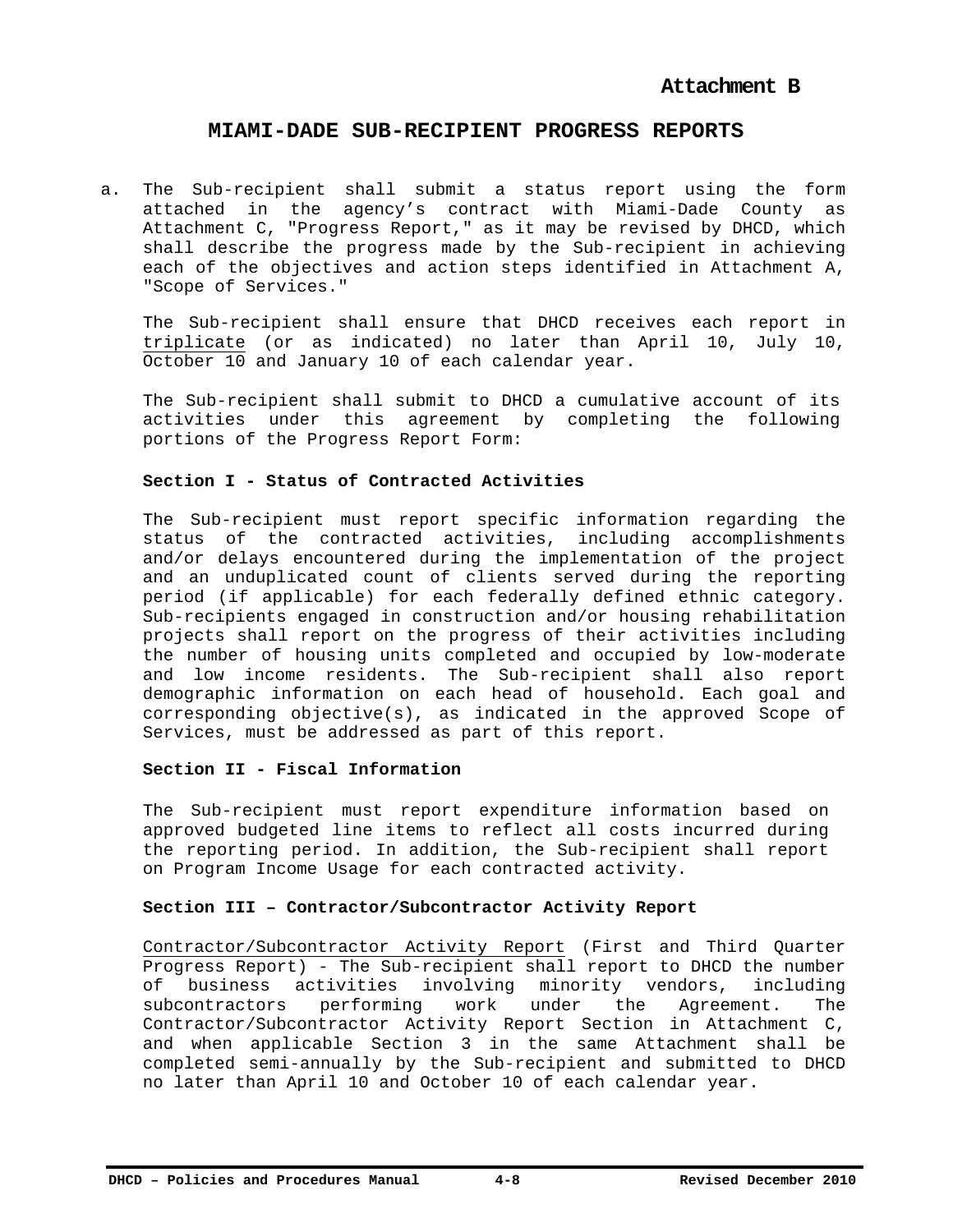### **Section IV - Neighborhood Employment Opportunities:**

Neighborhood Employment Opportunities Report (First and Third Quarter Progress Report) - The Sub-recipient shall report to DHCD the number of target and service area residents who have received employment opportunities from federally financed and assisted projects and activities.

The Neighborhood Employment Opportunities Report shall be submitted using the Progress Report Form attached hereto as a Section in Attachment C of the contract, as it may be revised. This section of the form shall be completed semi-annually by the Sub-recipient and submitted to DHCD no later than April 10 and October 10 of each calendar year.

The Sub-recipient shall submit to the County, in a timely manner, any other information deemed necessary by the County, and its presentation shall comply with the format specified at the time of the request. Failure to submit the Progress Reports or other information in a manner satisfactory to the County by the due date shall render the Sub-recipient in noncompliance with this contract. The County may require the Sub-recipient to forfeit its claim to payment requests or the County may invoke the termination provision in this Contract in accordance with the terms of the agreement.

- b. Unspecified Site(s) Objective If the Sub-recipient has not yet identified a location to carry out any of the activities described in Attachment A of the contract, the Sub-recipient shall submit, in triplicate, Progress Reports, using the form attached hereto as part of Attachment C of the contract, on a monthly basis until such time as the Sub-recipient complies with the provisions contained within the contract. Copies of the above described Progress Report shall be received by DHCD no later than the tenth (10th) business day of each month and shall address the progress undertaken by the Sub-recipient during the previous month. This Progress Report shall not be required if the Sub-recipient is submitting the Progress Reports required by the contract.
	- 1. Annual Report (Fourth Quarter Progress Report)-The Sub-recipient shall submit a cumulative status report (hereinafter referred to as "Annual Report") using the "Progress Report" specified in the contract, which shall describe the progress made by the Subrecipient in achieving each of the objectives identified in the scope of services during the previous year. The "Annual Report" must cover the CDBG fiscal year of January through December 31 and shall be received by DHCD no later than January 10 following the expiration of the fiscal year.
	- 2. Environmental Review The Sub-recipient immediately upon locating or determining a site for each of the "Unspecified Site" activities to be carried out pursuant to the contract, shall submit information detailing the location of each site for which a Site Environmental Conditions Statement, will be prepared as described in the contract as set forth below. The Environmental Review is to be prepared on information contained in Attachment D of the contract, "Information for Environmental Review Form." The